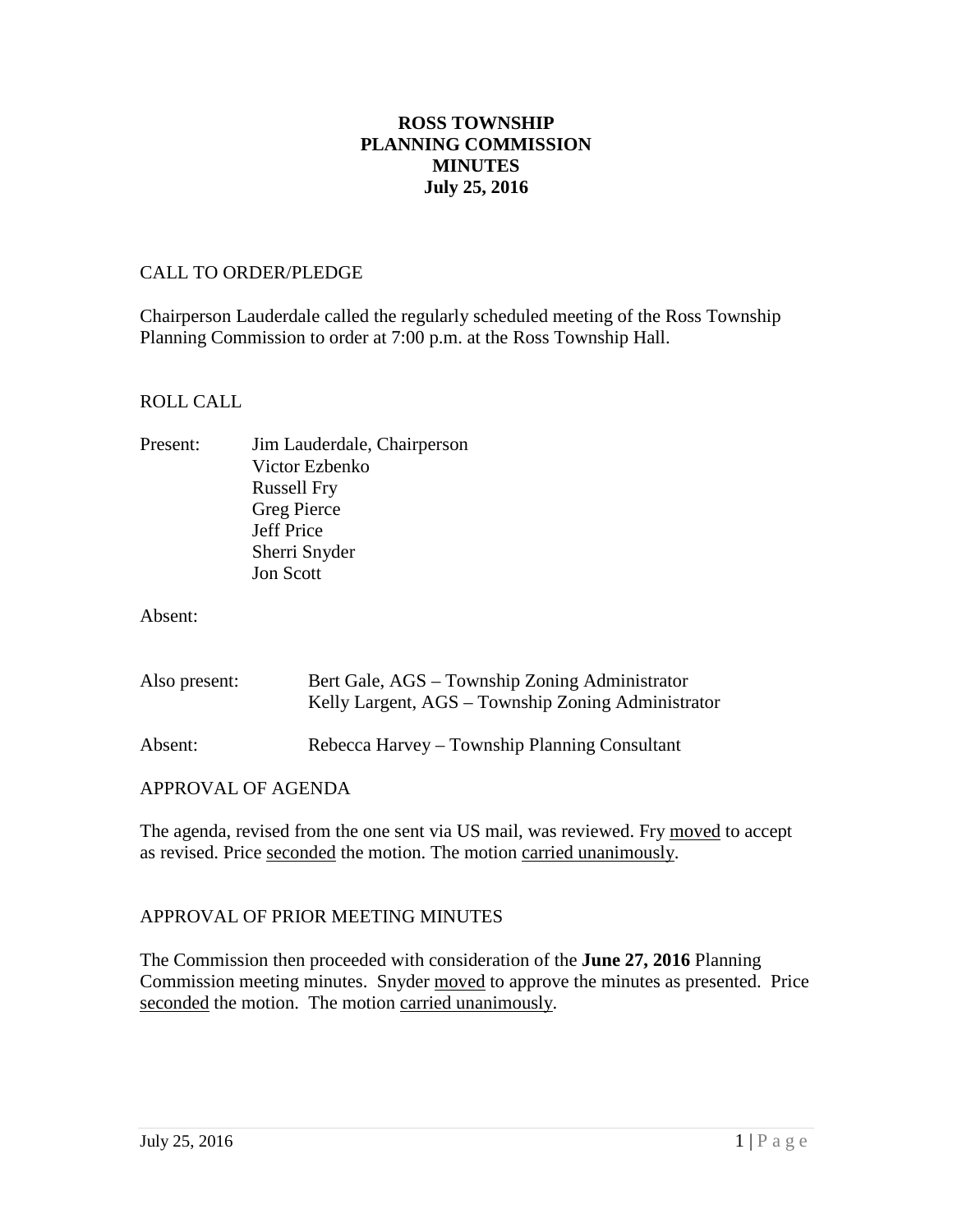# PUBLIC COMMENT ON NON-AGENDA ITEMS

Drs. Stocking and Vatta were present seeking resolution regarding signage for their Red Barn Cat Clinic. The proposed sign identified "Cat Boarding". The question was whether or not the PC approval for Special Land Use/Site Plan Approval, July 27, 2015, included "Cat Boarding". This topic was not on the Agenda but Gale had communicated to Lauderdale prior to the PC meeting that he had questioned Cat Boarding, Lauderdale reviewed the July 27, 2015 PC meeting minutes and the Application for the Red Barn Cat Clinic, therefore, Lauderdale, with PC member agreement, supported the discussion proceeding. Lauderdale shared his findings upon review with PC members. The Application identified (F.7) "veterinary medical suite for cats", (9, first paragraph) "...limited cat boarding..." and (9, second paragraph) "....to needs of veterinary patients and boarding cats...". Extensive PC member discussion ensued, addressing clarification of the Application, PC discussion with the Applicants at the July 27, 2015 PC meeting, PC development of both Small Animal and Veterinary Clinics as Special Land Uses, and that cat boarding is a normal aspect of a cat veterinary clinic.

Upon completion of the extensive discussion, PC members expressed consensus that "Cat Boarding" was included in the July 27, 2015 Red Barn Cat Clinic Special Land Use/Site Plan Approval.

No further public comment on non-agenda items was offered.

## NEW BUSINESS

Private road/driveway. The Memorandum from Robert E. Thall, Ross Township Attorney to the Ross Township Planning Commission, dated July 21, 2016, RE: Private Road/Driveway provided background for discussion. At issue is division of a property that would have divisions without adequate frontage on a public road, requiring an easement to access the back lot(s). For back lots not intended for development, many Zoning Ordinances allow for a shared drive/private road under certain limited circumstances. Currently, Attorney Thall believes Ross Township Zoning Ordinances do not have such a provision. Although absent from the PC meeting, Rebecca Harvey, Planning Consultant, communicated to Attorney Thall the potential for the Clustered Land Development option (ZO 20-50, 51) to adequately address the issue.

Harvey is requested to provide for the August 22, 2015 PC meeting either proposed language to appropriately address this issue or the bases for accepting that the Clustered Land Development option (ZO 20-50, 51) adequately addresses this issue.

## UNFINISHED BUSINESS

1. Watershed Protection Strategies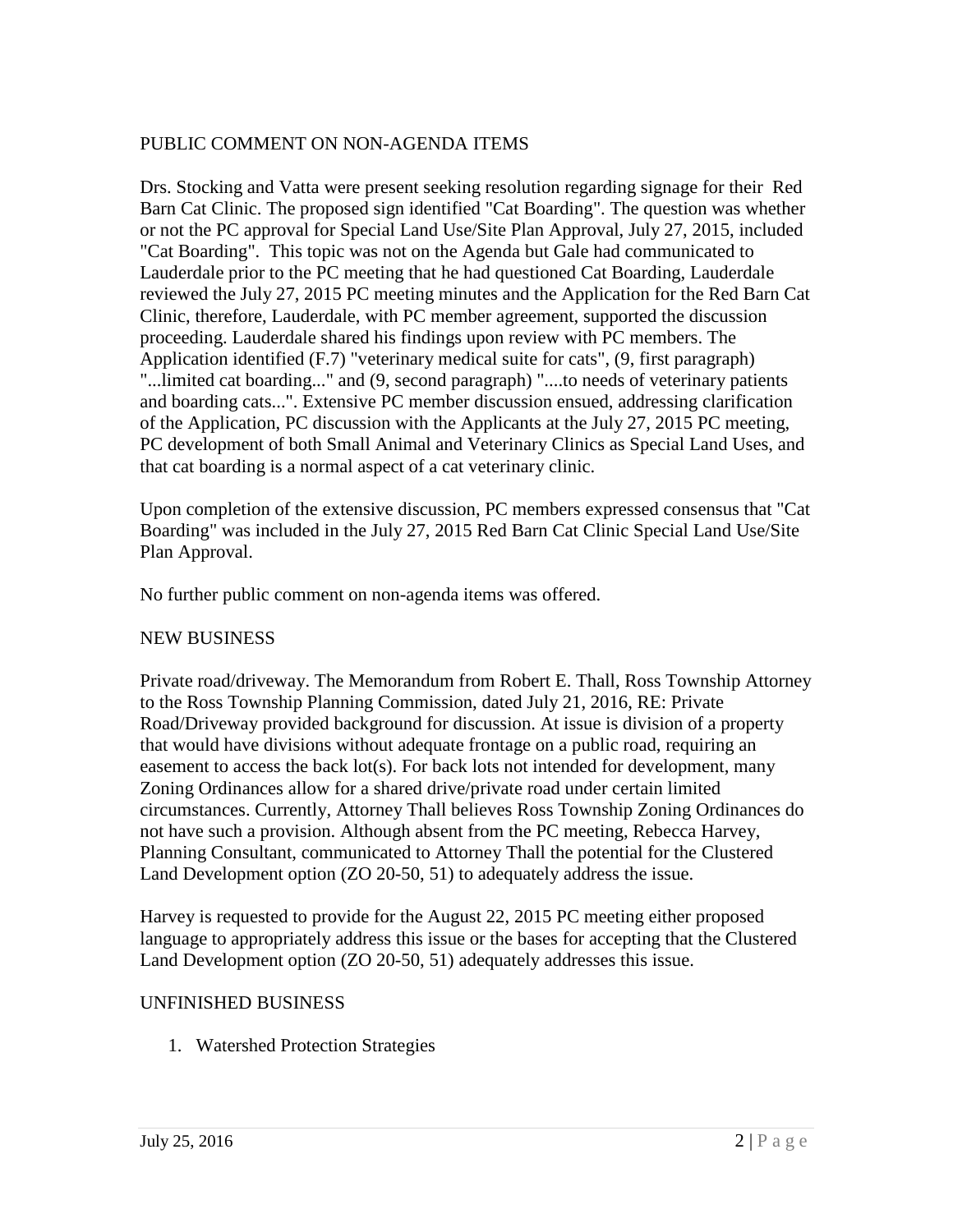Lauderdale provided a brief report of his presentation to the Four Townships Water Resource Council (FTWRC, Ross, Richland, Prairie, Barry) on July 11, 7 PM meeting. FTWRC members stated they support Ross Twp PC beginning to address watershed protection.

Lauderdale introduced Dr. Ken Kornheiser (FTWRC), who was asked to attend the PC meeting to share his perspectives regarding Ross Township's watershed protection strategies initiative under discussion by the PC. FTWRC is recognized both by the State of Michigan DNR and DEQ and by the US EPA in addressing, for the four townships, watershed protection. Kornheiser was Planning Commission Chair of Prairieville Township for 14 years, including attempts to introduce an Overlay District to protect waters, especially Prairieville Creek (the only source of stream water entering Gull Lake) and has been active in FTWRC since its inception in 1994, being President for many years. He continues to be active in watershed protection.

Kornheiser shared that water resources overlay district concept adds value to the Township water resources through 1) uniform criteria to protect water resources, 2) basic shoreline protection to prevent development "too close" to shorelines and types of structures allowed and enhancement of buffer strips to decrease water run-off, 3) prevent damage and changes detrimental to water quality, and 4) encouragement of natural vegetation and open areas (non-sea wall) to the water to enhance storm water retention, erosion control, and reduced lawn maintenance.

Kornheiser shared his experience with an overlay district to protect the watershed was supported in concept but that land owners rejected implementation based on property rights. The overlay district was started as a Prairieville Township initiative with one stream (Prairieville Creek) and inland lakes but was determined to be too broad, so was restricted to Prairieville Creek. He shared a role of a PC is to protect the good of the whole.

Scott shared the Crane's Pond development specifically kept boundaries back from the pond, allowing trees and natural vegetation to flourish, providing good habitat for birds and animals. Scott used this approach with developments and has been successful.

Most of the water in Gull Lake comes from Barry County. Prairieville Creek, 1.5 miles in length, supplies about 23% of total water, about 40% of flowing water, the only cold water, and the only cold water suitable for fish spawning. The State of Michigan DEQ watershed guidelines were used as a template for the overlay district. The headwaters for Prairieville Creek are agriculture and there were 20 owners of the lands along the creek. Prairieville PC unanimously voted to approve the overlay district but the Prairieville Board rejected and sent back to the PC. For Prairieville Creek, an easement approach was found to be successful rather than an overlay district and was implemented successfully.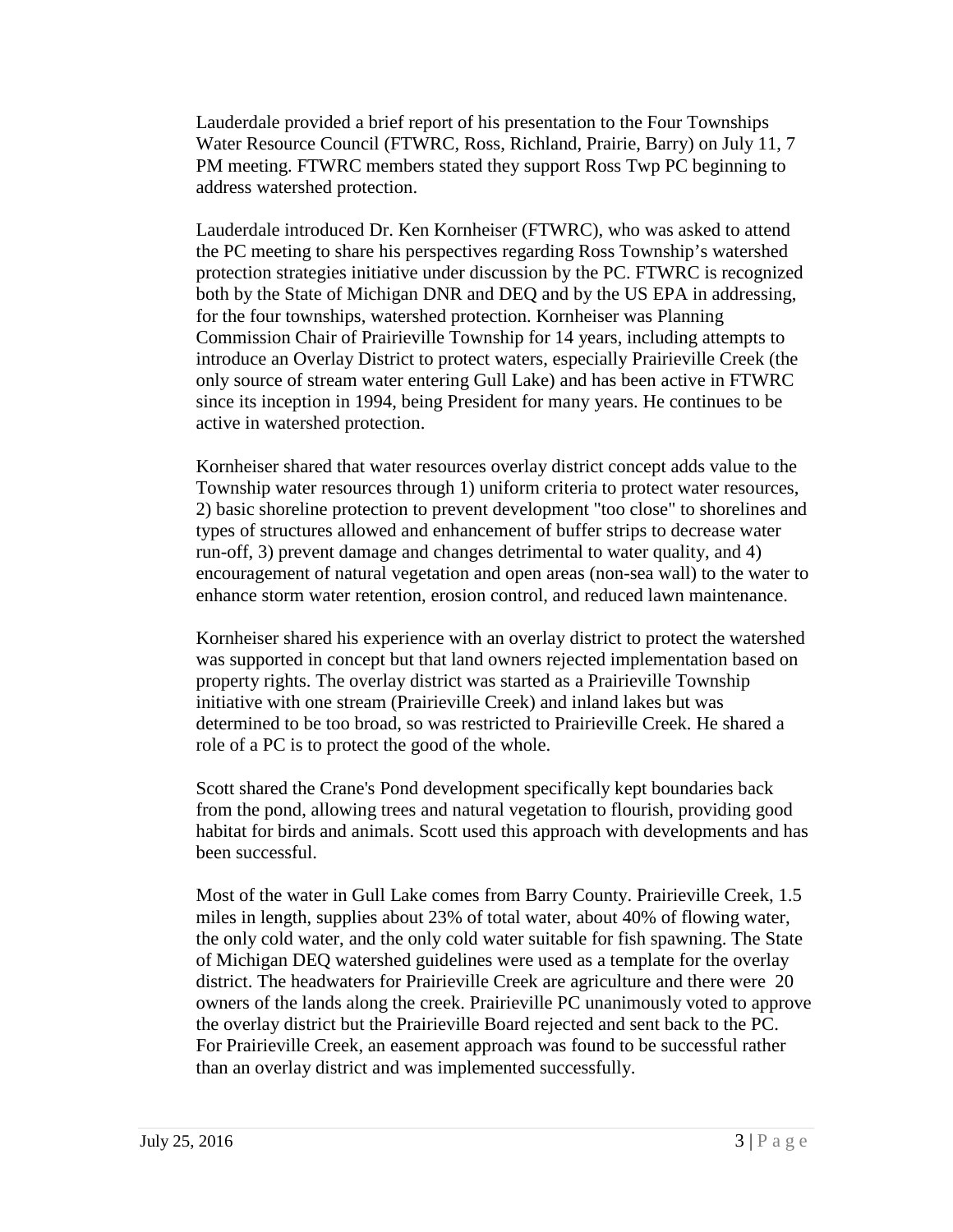Ezbenko and Price asked about objections to the overlay district. Kornheiser responded that landowners were concerned about amount of land required to remain in vegetation, limited vehicular access to the creek, and landowner loss of control of their property. The need to protect the observed water resource (my stream/lake area) is readily accepted but the cumulative effect for the entire water resource is harder to accept (what I do affects/effects change in the system). Currently, the ftwrc is assisting with assessment of shorelines for streams and lakes under a Water Resource Management Grant to investigate and re-assess water inputs into our water bodies. The greatest danger from those water inputs is commercialization and no storm water control.

Responding to what is the "best way forward", Kornheiser responded an approach that is most feasible, providing the approach is most likely to succeed and achieve the greatest benefit to watershed protection. Potential use of conservation easements should be considered. In response to a request for his belief for "most important" initiatives, he responded with Prairieville Creek protection, storm water management, and Augusta Creek (Augusta Creek is on the impaired use list due to E. coli contamination from horses). He shared that highly developed areas are harder to implement successful effective storm water management and lake front management and that education of the public will help. He stated that the MS4 initiative for storm water management was not supported by Ross Township. The Prairieville ZO addressing boat wash requirements was cited as a good initiative (Ross Twp. PC members received a copy)

Data are presented in the ftwrc Watershed Management Plan regarding the impact of watershed management on Gull Lake. FTWRC is interested and appreciative of Ross Twp PC addressing watershed protection management.

PC member discussion identified pursuit of an overlay district is a good idea but we must be concerned about riparian rights, C-1 requires a buffer strip, should we develop the buffer strip concept for other areas, a good example of storm water retention is present in the Bay Area, Sherman Lake is a good example of diminished capacity to use resources, impacts can/most likely will impact property values, careful thought is required to proceed, community involvement should be sought, what is the "best way" to get "nay sayers" to listen, should we use technically competent persons for "public education", `

Consensus was achieved regarding proceeding with addressing watershed protection:

1) Snyder will provide an article to Dykstra on easy ways to develop buffer strips for publication in the next Ross Twp newsletter

2) PC to host a public forum, with an attempt to convince a large attendance, to secure township resident input on watershed management (September-October timeline)

3) Scott will communicate with Twp Board members at the August meeting and thereafter as needed regarding their interests and concerns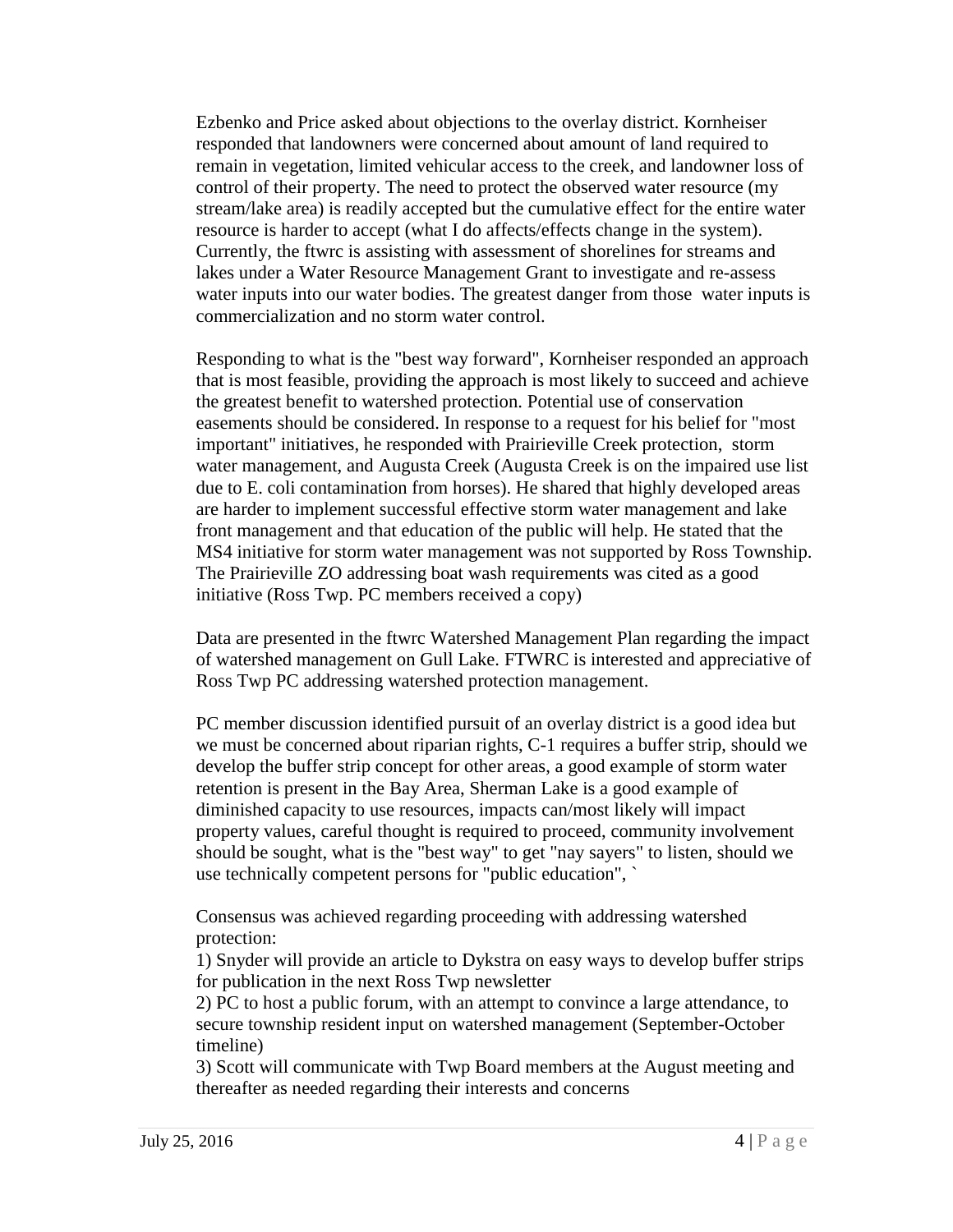4) PC members will read *Protecting Michigan's Inland Lakes* and share ideas for "best way forward" at the August PC meeting 5) PC discussions at the August PC meeting, including input from Board members via Scott will guide the PC on next step(s).

2. Section 17.2 B. 1. & 4. – Dock Setback Requirements.

At the June 27, 2016 PC meeting, it was agreed that Section 17.2 B. 4. should be amended to require a 10 ft setback for docks from the on-shore property lines. It was further noted that permanent docks should be subject to the zoning compliance permit process and that Section 17.2 B. 1. should be revised accordingly. Harvey was directed to draft text reflecting the discussion of the Commission and to submit same to Township Attorney Thall for review/comment.

The requested draft, dated July 25, 2016, was reviewed by the PC. Concern was voiced that 17.2.B.2 would/could be misunderstood to refer only to 17.2.B.1. Therefore, the draft is proposed to be revised for 17.2.B.2 to read: "The length of **any** dock shall not be greater than the average length of the nearest docks on either side of the proposed dock."

The revision proposes to replace the words "the proposed" with "any". Harvey and Thall are asked to review and determine if this word change is acceptable.

3. Gull Harbor Point

Gale and Dykstra met with Mr. Sullivan on site to discuss the issue of June 1, 2016 deadline for compliance with the amended landscape plan. Mr Sullivan indicated understanding of his requirement to comply with the amended landscape plan, stated he would provide a document to the PC on July 25, 2016 (no document was received by 4:30 PM when the Township office closed), requested guidance on where/how to measure 3.5 foot berm height (told from edge of road, parallel to topography), appeared to be lacking in plants for the plantings, and Mr. Scott understood he is seeking fill soil. Mr. Sullivan stated to Gale that he will request an inspection of the roads when completed; Fry expressed concern regarding compliance with road construction specifications relative to base and finished surfaces---should base be inspected before finish layer completed? Gale will insure compliance.

# REPORT FROM TOWNSHIP BOARD

Scott reported the new Township Hall and Fire Barn construction is moving exceptionally well. Dykstra and Scott are working with Les Adams (Southcentral Michigan Planning Commission) on park planning and grants.